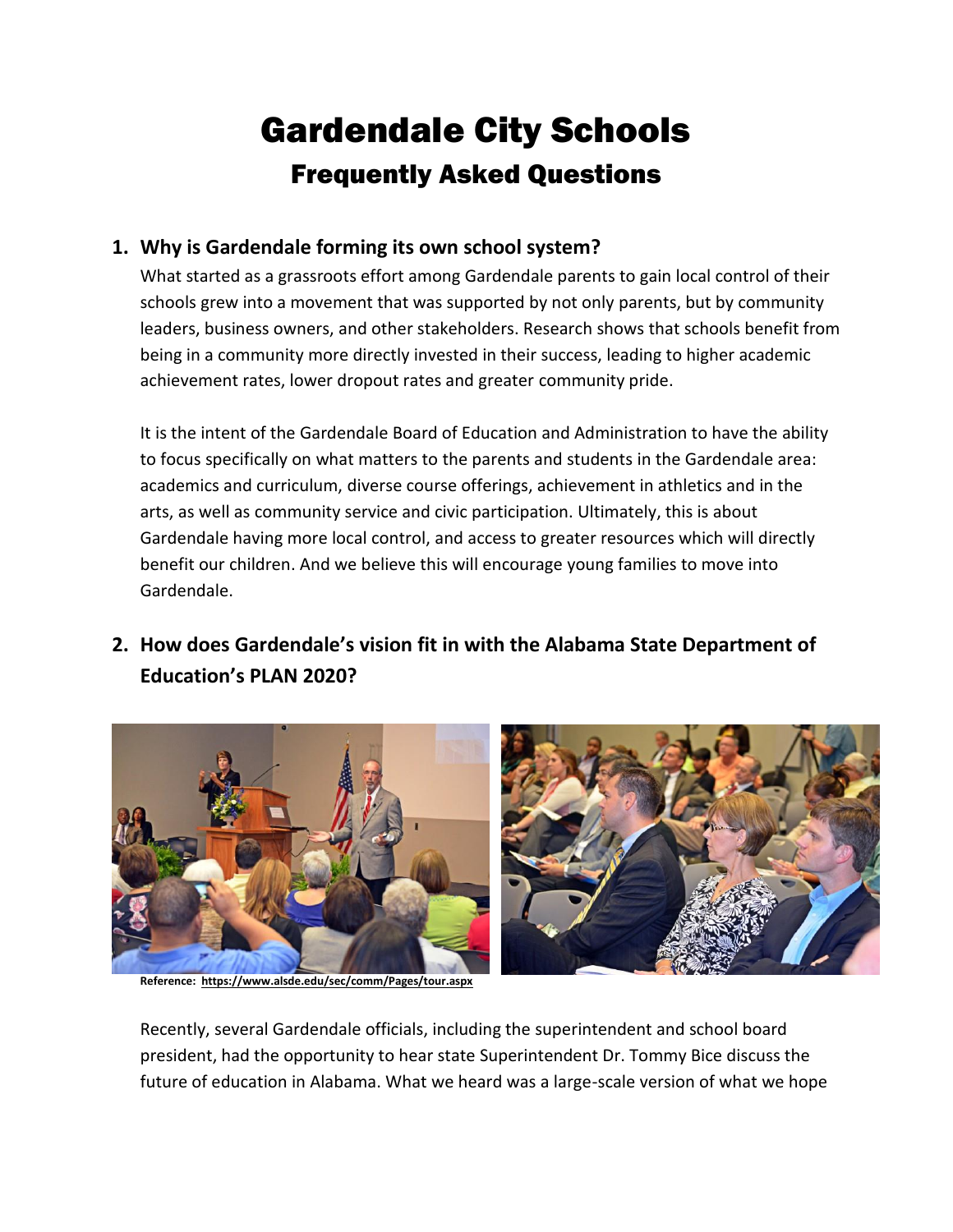to accomplish in Gardendale, and that gave us a renewed hope for the education of future generations.

The goal of PLAN 2020, Alabama's strategic plan for education, is to prepare all students to be successful in college and/or a career upon graduating from high school. Dr. Bice stated that there has never really been a collective plan for education from top to bottom (prekindergarten through college) in the state and said educators need to address the needs of students in their entirety. He encouraged educators to utilize an innovative system of educating students and urged us to "think outside the box" when deciding what education in our districts look like. For one system, that example meant extending the school day or even year. For another district, it meant project-based learning or a different style of teaching. We are excited to have the ability to help shape what teaching and learning looks like in Gardendale and what best benefits our children, as research shows a one-size-fits-all approach to education doesn't work for every student.

# **3. What do you feel is the most important factor when it comes to increasing student achievement?**

According to the Harvard University Center for Educational Policy Research, data consistently demonstrates that teaching is the single-most important school-based factor in a student's academic growth. To this point, it becomes that much more imperative that school systems make sure they are investing in our educators and providing them with the professional development and support needed to effect change in the classroom. Educational speaker and author Harry K. Wong summed it up this way:

#### *"The bottom line is that there is no way to create good schools without good teachers. It is the administrator who creates a good school and it is the teacher who creates a good classroom."*

#### **Please give credit. Harry K. Wong, Ed.D., 943 N. Shoreline Blvd., Mountain View, CA 94043**

In Gardendale, we strongly subscribe to this philosophy and want to create an atmosphere in which the staff at each school works as a productive team with clear and measurable goals based on a community-led strategic plan. We also want to make sure that each teacher is afforded the opportunity to work within a professional learning community with colleagues that challenge and support each other as professionals, as we all know it is critical that our own learning never stop. It would be the hope in time and in line with prior studies that the new city system would have the ability to add more teachers to the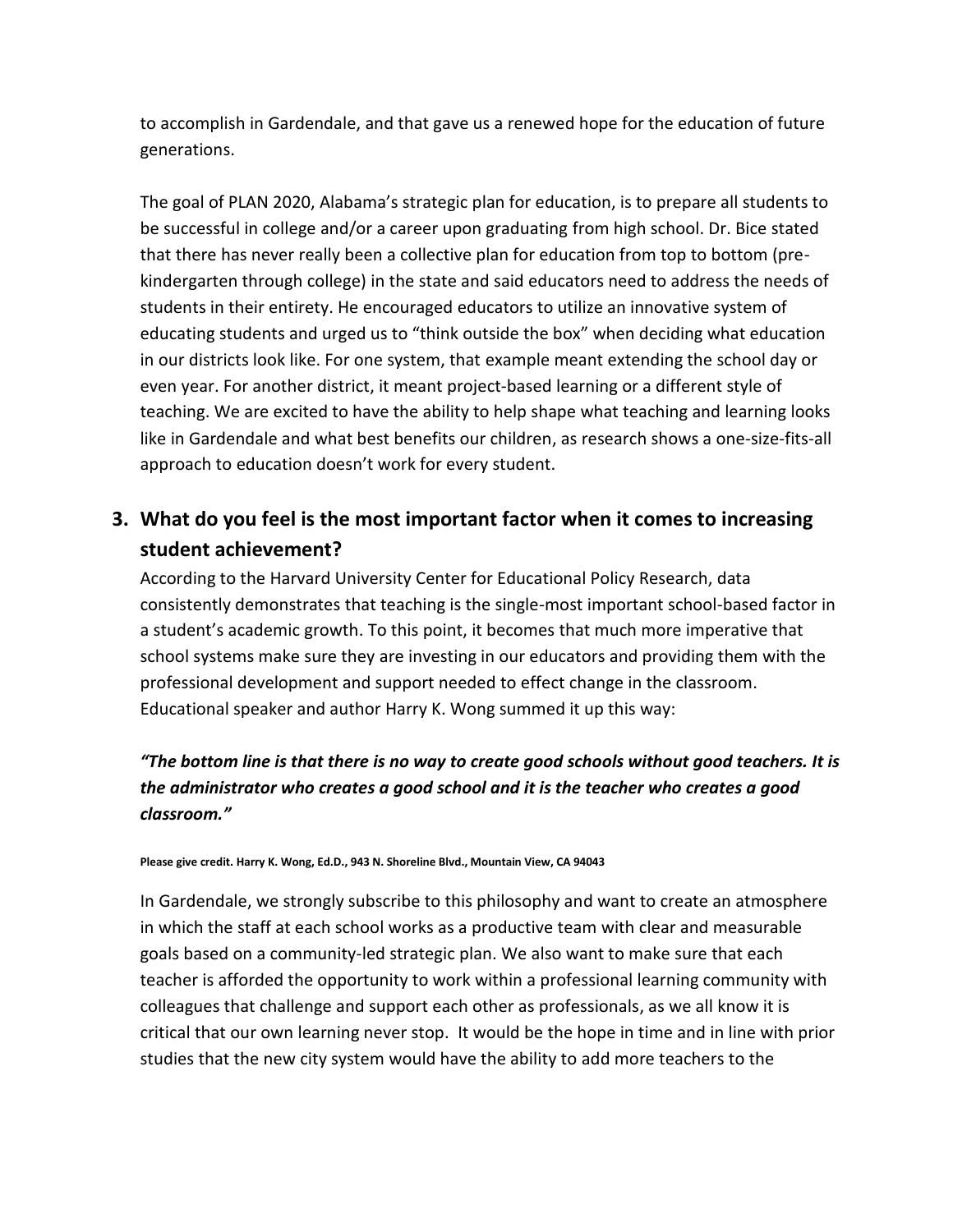classroom, thus reducing class sizes and allowing Gardendale to expand course offering and electives.

# **4. Speaking of teachers, what will happen to the staff currently in the Gardendale schools?**

Tenure will follow current employees to the new Gardendale Schools. However, it is common practice during the formation of city school systems for some employees to transfer to the county school system in which they previously worked. In addition, natural attrition due to retirements and employees leaving for jobs in other systems is always to be expected each year. Though there are a number of uncertainties regarding the retention, potential for attrition, and retirement of staff it is without a doubt that all staff members at the current Gardendale Schools will play a critical role in development. The Board of Education and Administration look forward to partnering with staff, hearing from them, and holding further discussion regarding their past experiences and views in making the new city system one that they are proud to work in.

#### **5. What will having its own school system mean for Gardendale's future?**

We believe that having local control over the city's schools will give the community a sense of pride and ownership. As aforementioned, research has demonstrated that schools benefit from being in a community that is directly invested in their success. From an economic standpoint, forming a city school system in Gardendale should allow us to flourish. Dr. M. Keivan Deravi, professor of economics at Auburn University- Montgomery, conducted an analysis of Gardendale and several surrounding cities with their own school systems. He projected the average property values in Gardendale in six years to be \$203,100 up from \$182,000, a net gain of \$21,000. He also predicted that by the sixth year of operating our own school system, there will be a population increase of 900 people, adding \$700,000 in recurring annual sales tax revenue to Gardendale.

## **6. How can Gardendale afford its own school system when it is such a small city with a traditionally low tax base?**

Gardendale had the unique opportunity of watching other cities form their own systems, giving us the ability to study what would and wouldn't work for us. We enlisted the help of education consultant Dr. Ira W. Harvey, who helped Alabaster with its separation from